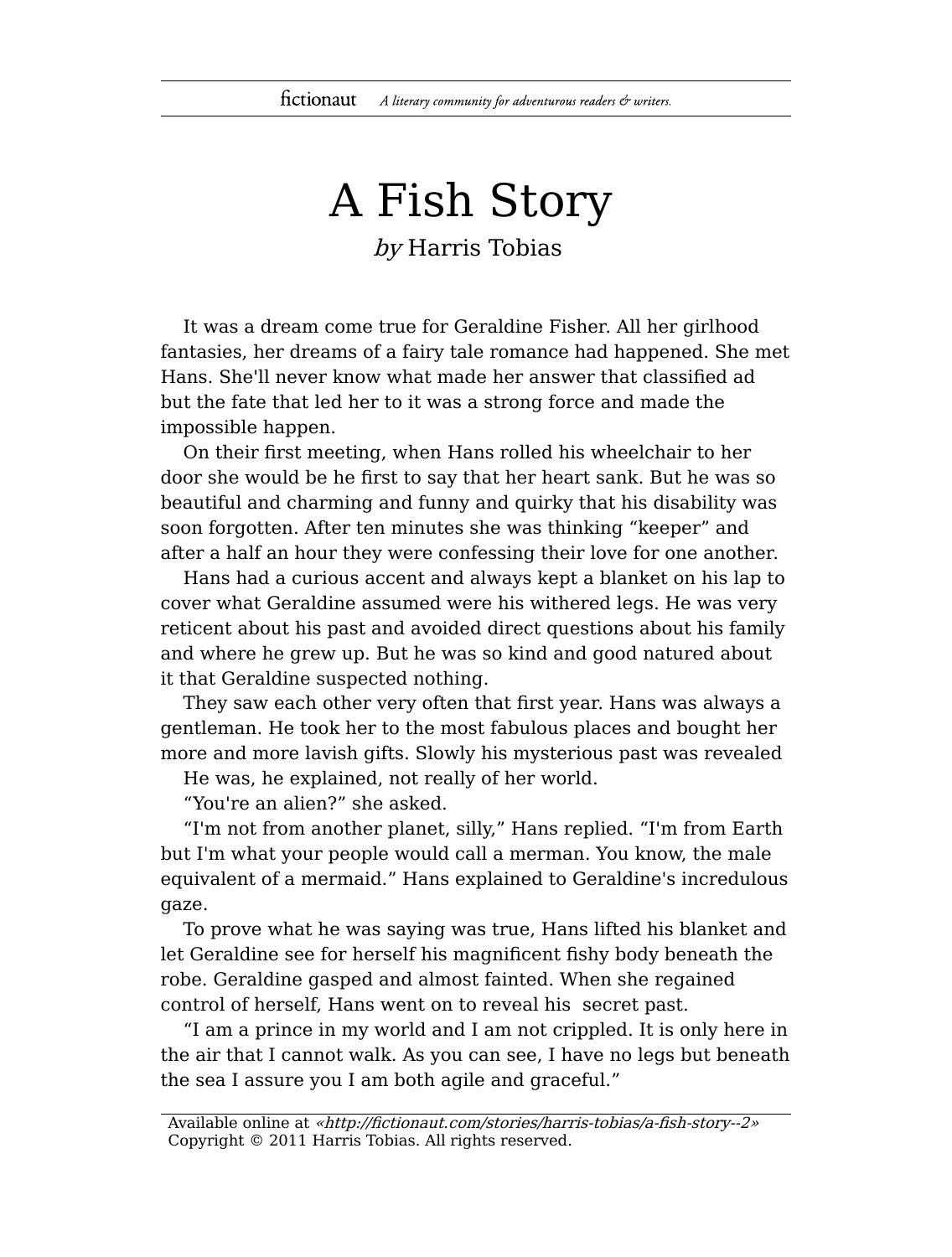"But how can I be with you my love? I cannot live underwater," said Geraldine, her eyes already welling with tears.

"I have given it much thought since first we met," said Hans, "And I have a solution. If you will consent, there is an operation that will supply you with gills and with a bit of practice, you can feel quite at home beneath the waves."

Geraldine had never heard of such an operation but so great was her love for Hans that she trusted him entirely. He told her he would be paying for the whole thing and that it was really quite safe. That night they talked for hours. Hans told her of his home and the wonders that awaited her. Geraldine was entranced. It sounded more grand, more wonderful than she ever hoped. A man like Hans would have been enough but a castle under the sea was beyond her imagining. She agreed to have the operation.

Everything went well and Geraldine was pleased to see that the gills did not detract from her appearance. Two small slits behind her ears were hardly visible. The best thing was how well they worked. It took practice and patience but Geraldine mastered her innate fear of breathing underwater and got comfortable with her new organs. Hans was thrilled that he could soon take her home to meet his parents. He'd already proposed and given Geraldine an enormous diamond. Geraldine was a little sad that she wouldn't have any of her friends or family at the wedding but Hans assured her that he would make a second one just for her. He seemed fabulously wealthy. He promised they would spend half a year in his world and half in hers. He was so agreeable and kind, Geraldine could not refuse.

Now Geraldine was a modern girl. The idea of sex, even premarital sex was not foreign to her; but Hans would have none of it. "Call me old fashioned," he said "but I would much prefer to save all that for our wedding night." Even that became a part of the charm and mystery of Geraldine's new life.

The day came when Geraldine had to say goodbye to this world. She quit her job and kissed her girlfriends and family goodbye. Then she set out on a boat with Hans. The boat took them far out to sea.